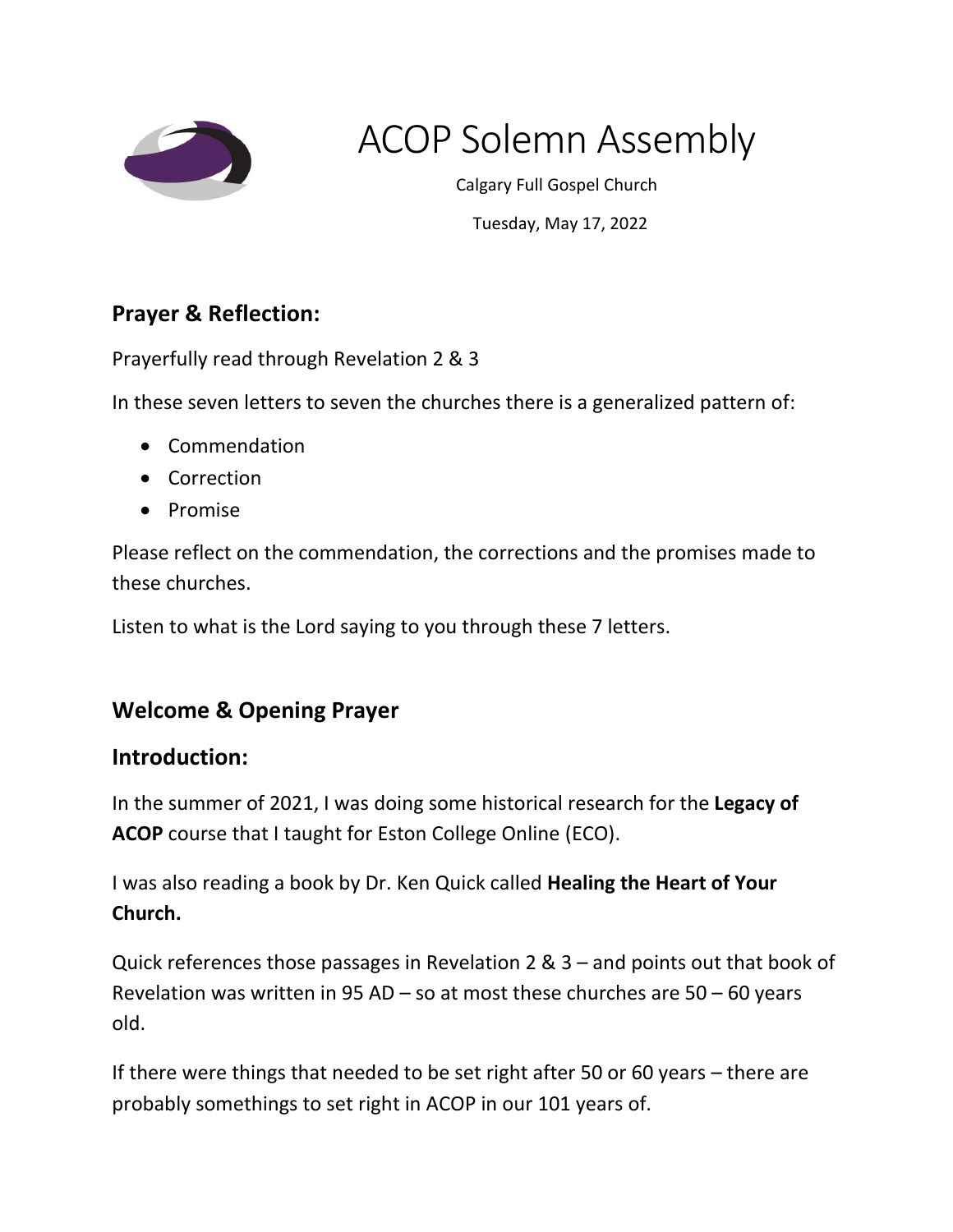Quick says that churches (and denominations) should prayerfully examine their history and consider what the Lord might commend them for and where the Lord would want to bring correction.

I shared what I was sensing with our National Apostolic Team and the Canadian Leadership Team and the Board of Trustees and they unanimously agreed that we should include a Solemn Assembly at this conference.

I believe that what we are going to do in these next hour and half will be very significant in the history of our movement.

God's people have often come together at historic moments in Solemn Assemblies:

- Mount Sinai Giving of the Law
- Each year the Old Testament Feasts were times of Solemn Assembly
- Dedication of Solomon's Temple
- When they found the book of the law during King Josiah's Reign
- The Return from Captivity Rebuilding of the Walls/Temple
- Day of Pentecost

## **Scriptures:**

#### *Joel 1:14*

*Declare a holy fast; call a solemn assembly.*

*Summon the elders and all who live in the land*

*to the house of the Lord your God,*

 *and cry out to the Lord*

*Joel 2:12-14*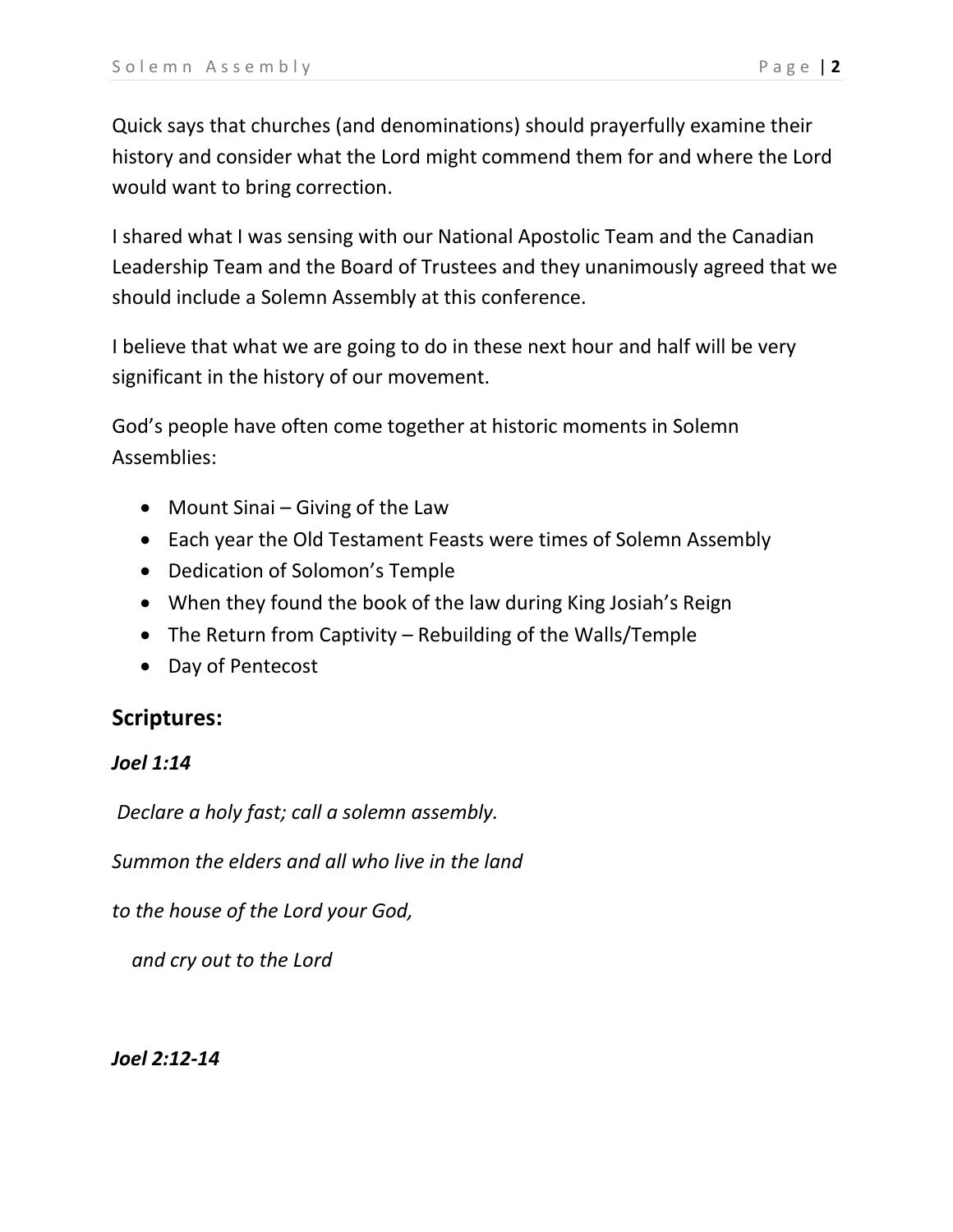*"Even now," declares the Lord, "return to me with all your heart, with fasting and weeping and mourning." Rend your heart and not your garments.*

 *for he is gracious and compassionate,*

*slow to anger and abounding in love,*

*Return to the Lord your God,*

 *and he relents from sending calamity.*

*Who knows? He may turn and relent*

 *- leave behind a blessing—*

*grain offerings and drink offerings*

 *for the Lord your God.*

*Blow the trumpet in Zion, declare a holy fast, call a solemn assembly*

*Gather the people,*

 *consecrate the assembly;*

*bring together the elders,*

 *gather the children,*

 *those nursing at the breast.*

*Let the bridegroom leave his room*

 *and the bride her chamber*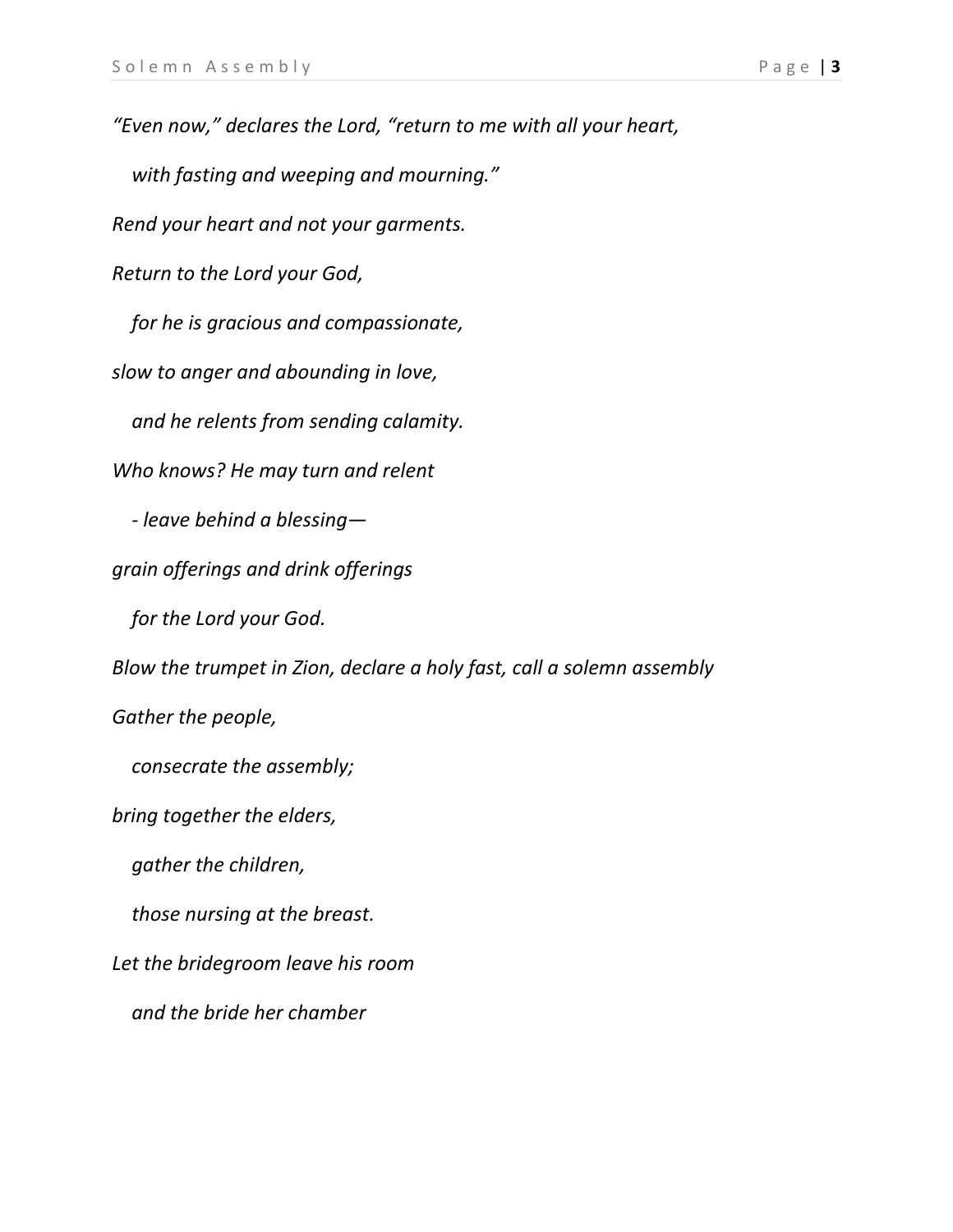#### *Psalms 79:8-9*

*"Do not hold against us the sins of past generations;*

 *may your mercy come quickly to meet us,*

 *for we are in desperate need.*

*Help us, God our Savior,*

 *for the glory of your name;*

*deliver us and forgive our sins*

 *for your name's sake."*

## **Reflective and Introspective Worship**

The posture of our heart should be "search me oh God."

## **Identificational Repentance**

We find lots of examples of identificational repentance in the scriptures; Moses

- David
- Daniel
- Ezra
- Nehemiah

I have asked Dale Anderson to bring a brief teaching on identificational repentance

## **Commendations:**

As I reflected on what the Lord would commend ACOP for, the Holy Spirit brought the following things to my attention:

1. You have remained faithful to the Word of God, you have desired to know the scriptures and the power of God.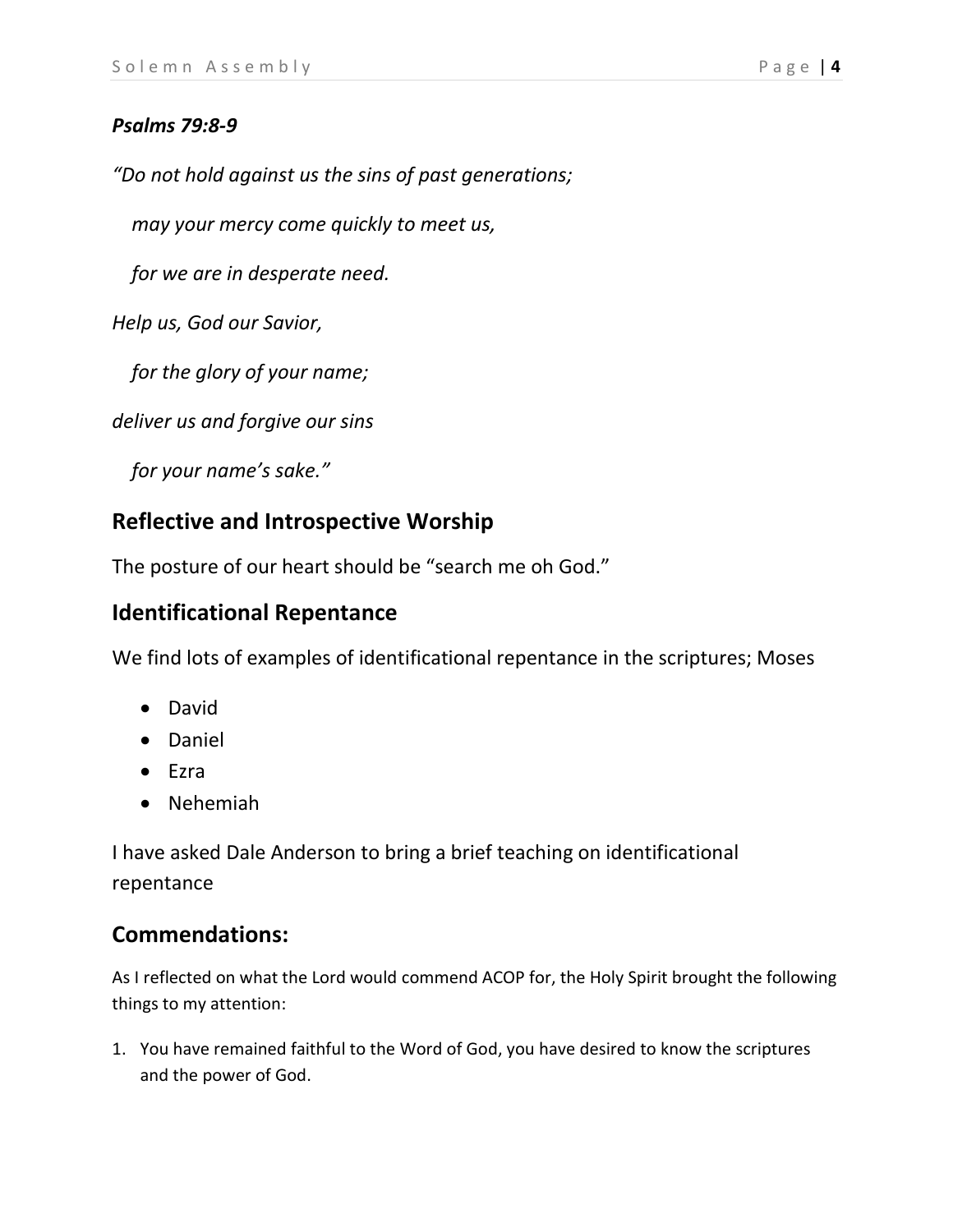- 2. You have faithfully lifted up the name of Jesus.
- 3. You have championed the message of the Grace of God.
- 4. You have faithfully sent out missionaries and global workers, you have send out youth and young adults through Street Invaders and Life Force Teams.

#### **If this resonates with your spirit, would you say a hearty – Amen!**

## **Correction:**

These points of correction should not be misinterpreted or misrepresented as a slight against our forefathers.

I am fully cognizant of the fact that some day future leaders of ACOP may stand in our place and repent for attitudes, decisions and the sins of our generation.

Having said that, I believe that the Holy Spirit wants to bring correction to these area as we begin our second century:

## **1. We need to repent for elevating a denominational distinctive above the mission.**

#### Please listen carefully to the following historical narrative:

In April of 1919 Franklin Small the founder of ACOP was one of the 7 signatories on the charter of the Pentecostal Assemblies of Canada.

These signatories decided to set aside doctrinal differences and make the focus of this new organization – Fellowship and Cooperation. This was the statement that came out of the April 26, 1919, meeting:

*"Be it resolved that we disapprove of making a doctrinal statement as the basis of fellowship and cooperation, but that we accept the Word of God in its entirety, conducting ourselves in harmony with its Divine principles and*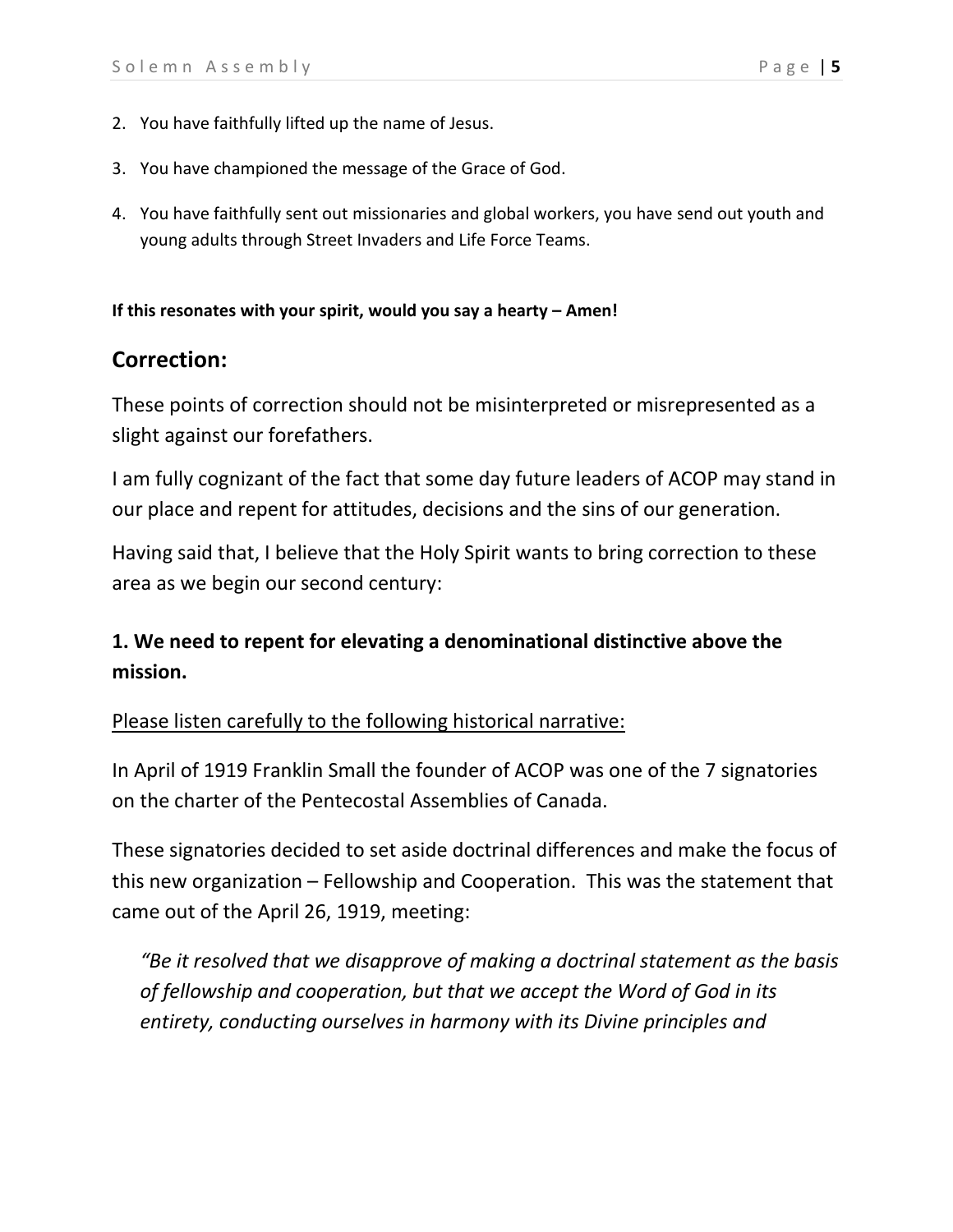*Apostolic example 'endeavor to keep the unity of the Spirit in the bond of peace…until we come in the unity of the faith'" (Eph 4:3,13) 1*

In November 1919 the signatories of the charter came together to draft a constitution, and Franklin Small expressed his desire to include a strong doctrinal statement about the oneness of the Godhead and water baptism in the name of Jesus.

However, there was another member of the group, by the name of Robert (R.E.) McAllister who also had a oneness perspective on the Godhead<sup>2</sup> and believed in water baptism in Jesus' name, and also the eternal security of the believer<sup>3</sup> made this statement:

*"Whereas much contention and confusion has been caused over the issue of One God and Trinitarian views, also the Baptismal Formula, be it resolved that we disapprove… of all such issues that divide and confuse God's people to no profit, and that aggressive evangelism be our motto. Whereas we recognize a threefold relationship of the Father, Son and Holy Spirit being clearly taught in the New Testament, be it resolved that we express ourselves in harmony with this truth. As to baptism, we feel like leaving the matter of formula with the individual."<sup>4</sup>*

Six weeks later on January 1, 1920 Franklin Small withdrew from the PAOC, and the following year he founded ACOP.

As I reflected on this anecdote – it occurred to me that PAOC was founded on a **mission of aggressive evangelism**, and ACOP was founded on the **premise of a particular doctrine**.

It seems that **being right** was more important than the **mission**.

<sup>&</sup>lt;sup>1</sup> Picture This Reflecting on 100 Years of the PAOC - Page 33

<sup>2</sup> Our Apostolic Heritage - Page 32, 85

 $3$  Vision of the Disinherited - Page 172

<sup>4</sup> Picture This Reflecting on 100 Years of the PAOC - Page 35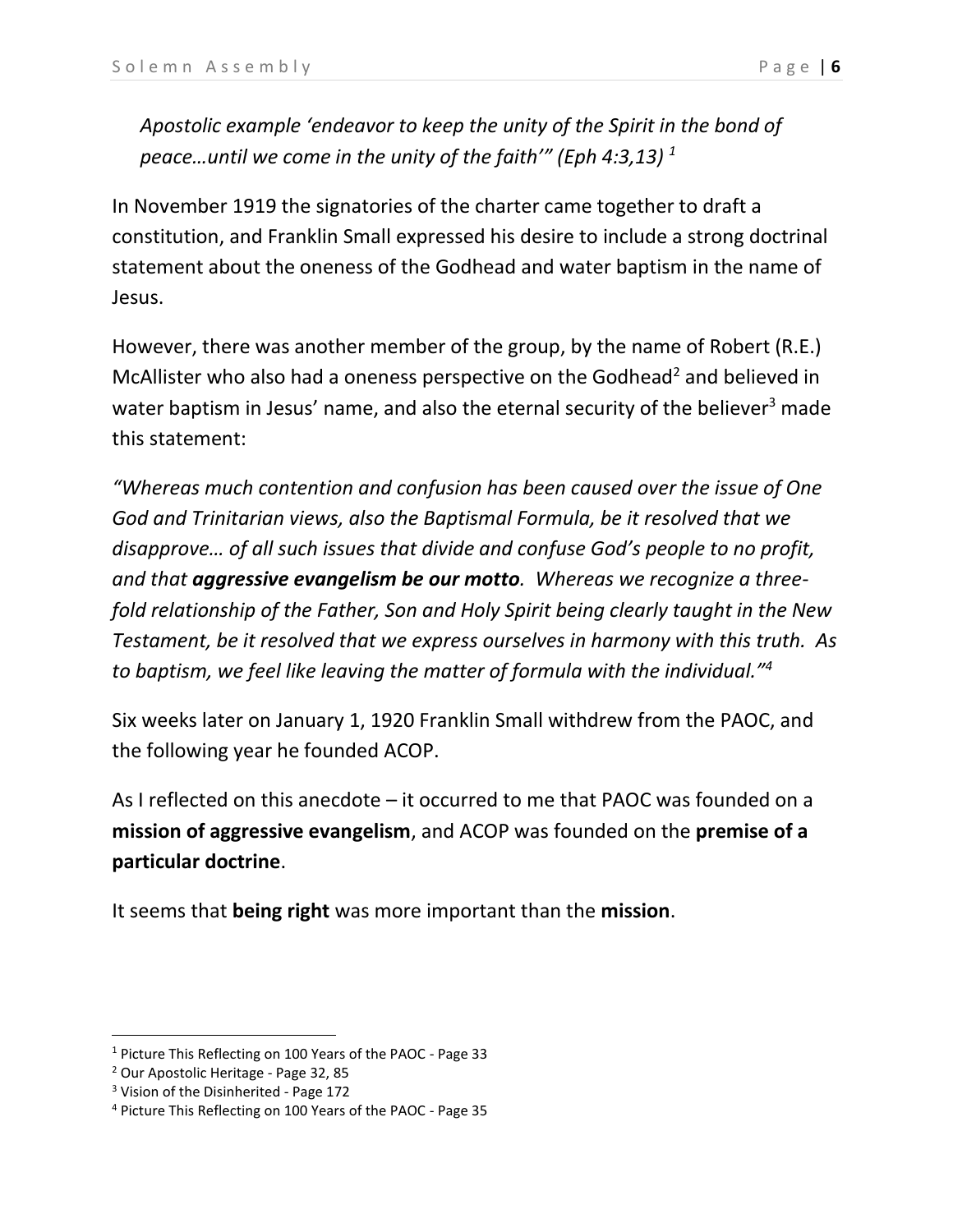I have a friend who says *"you can be right or you can be married."* (In other words being right isn't always the most important thing – sometimes enjoying the relationship is better than being right.)

I would suggest that we took a denominational distinctive and made it a first order fundamental belief.

In my opinion which distinctive is immaterial – it was the fact that a distinctive was elevated over the mission of "aggressive evangelism" was wrong.

We failed to keep the main thing – the main thing.

I think that the conciliatory statement that R.E. McAllister made is one that most of us would embrace today. And in essence it is the position that ACOP accepted at the merger with **Evangelical Churches of Pentecost** in 1954.

Owen Scott once said to me "I am amazed that we (ACOP) can be so right and so small."

I think that our founding on a doctrinal distinctive rather than mission, has led to sectarianism and spiritual pride.

And in some cases we have exported that sectarianism through our mission program.

I believe that we need to repent of this sin.

## **2. We need to Repent of our Independent & Insular attitude.**

On two occasions Franklin Small had difficulties with church boards. These difficulties led to his departure as pastor of these churches.<sup>5</sup>

When Zion Apostolic Church was founded in 1932 – Franklin Small held the title to the building in his own name and had no official board all the time he was pastor.

<sup>5</sup> Streams of Grace – Pages 36, 41-42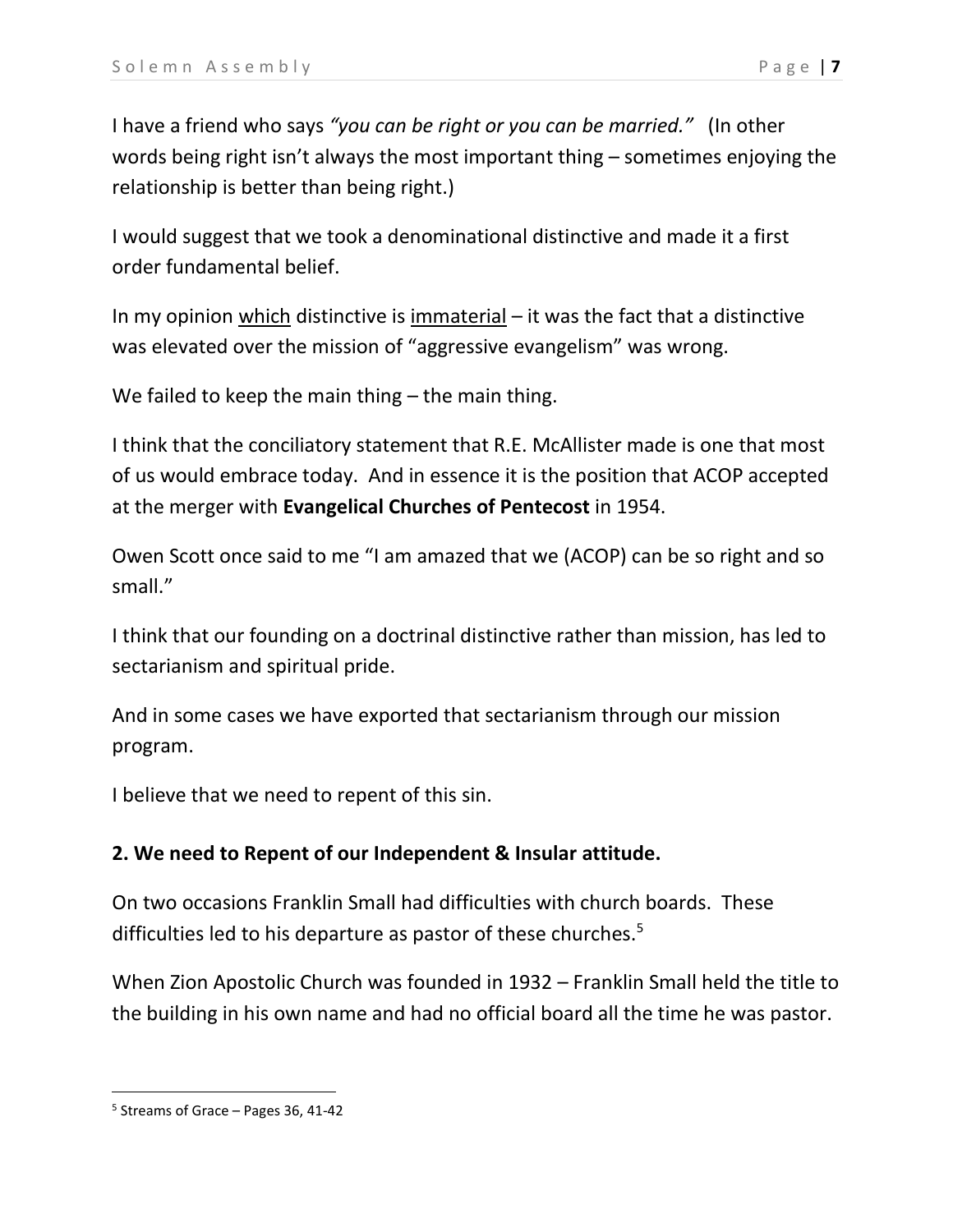As a result, no model or template for local church governance was ever established in ACOP.

When it comes to local church governance in ACOP – we are like the book of judges – *"everyone does what's right in their own eyes."*

Some churches are governed by deacons, other by elders, others by directors and multitude other arrangements.

I believe that local churches should be self governing, self supporting and self propagating. However, I also believe that the New Testament pattern demonstrates that there were Apostolic voices, (from outside of the local church) speaking into the life of the local church.

I have been in leadership roles with ACOP for the past 30 years, I can tell you that most of the difficulties in local churches find their roots in governance issues. Not moral issues, not doctrinal issues – but governance issues.

When there is a common model of local church governance – there is an understanding of the authority of the pastor, the function of the lay leaders and the role of the congregation.

i.e. Many ACOP pastors have stepped on a "landmine" in a new church, because the governance model was different from their previous ACOP church

I believe that this vacuum in providing a governance model has resulted in the churches in our Fellowship being independent rather than interdependent.

In many ACOP churches today, we have become islands to our selves – and we are reaping the bad fruit of independence. We have sown the wind and are reaping the whirlwind.

For this I believe we must repent.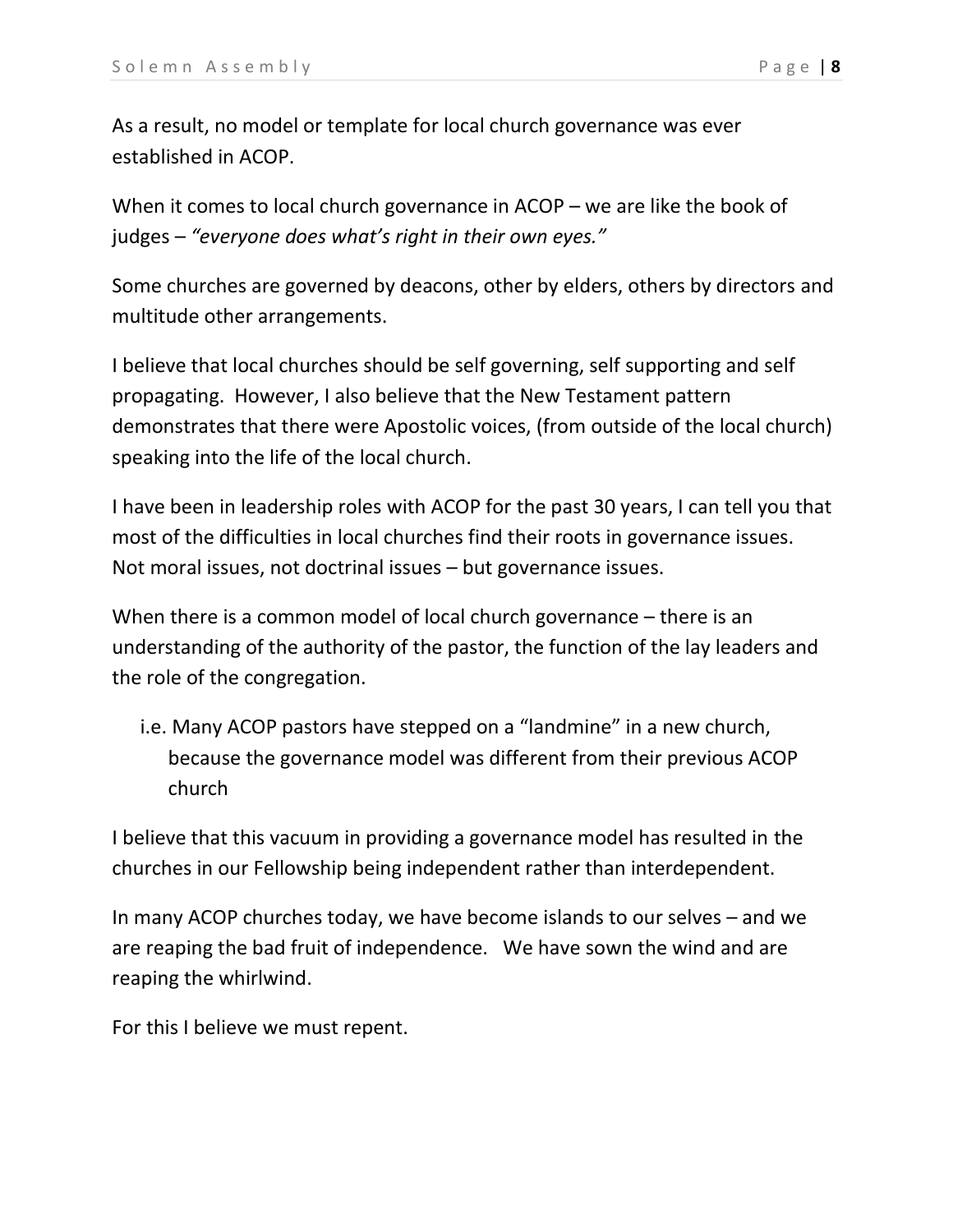## **3. We need to repent for neglecting to prioritize evangelism and disciple making.**

When I read through the annual reports that are submitted by ACOP churches, I am disappointed to discover how many churches record no conversions and no water baptisms year after year.

I am not sure why we have failed to prioritized Evangelism and Disciple Making, but the statistics says we have.

I'm not sure if we:

- Are using an outdated methods?
- Have failed to hold in proper tension the sovereignty of God and human responsibility?
- Are lukewarm or lazy ("When the heart no longer feels the truth of hell, the gospel passes from good news to simply news" – John Piper)

Whatever it is that has caused us to neglect prioritizing evangelism and disciple making, we need to repent.

We need to ask the Holy Spirit to stir up a fresh passion for the lost.

In the words of the late Reinhard Bonnke "We are to plunder hell to populate heaven for Calvary's stake"

#### **4. We need to repent for the way we have handled sexual sin:**

We as a Fellowship, have not always dealt with sexual sin appropriately.

Sometimes we were in denial that "ministers of the gospel" would engage in sexual sin.

There have been times when we swept sexual sin under the rug.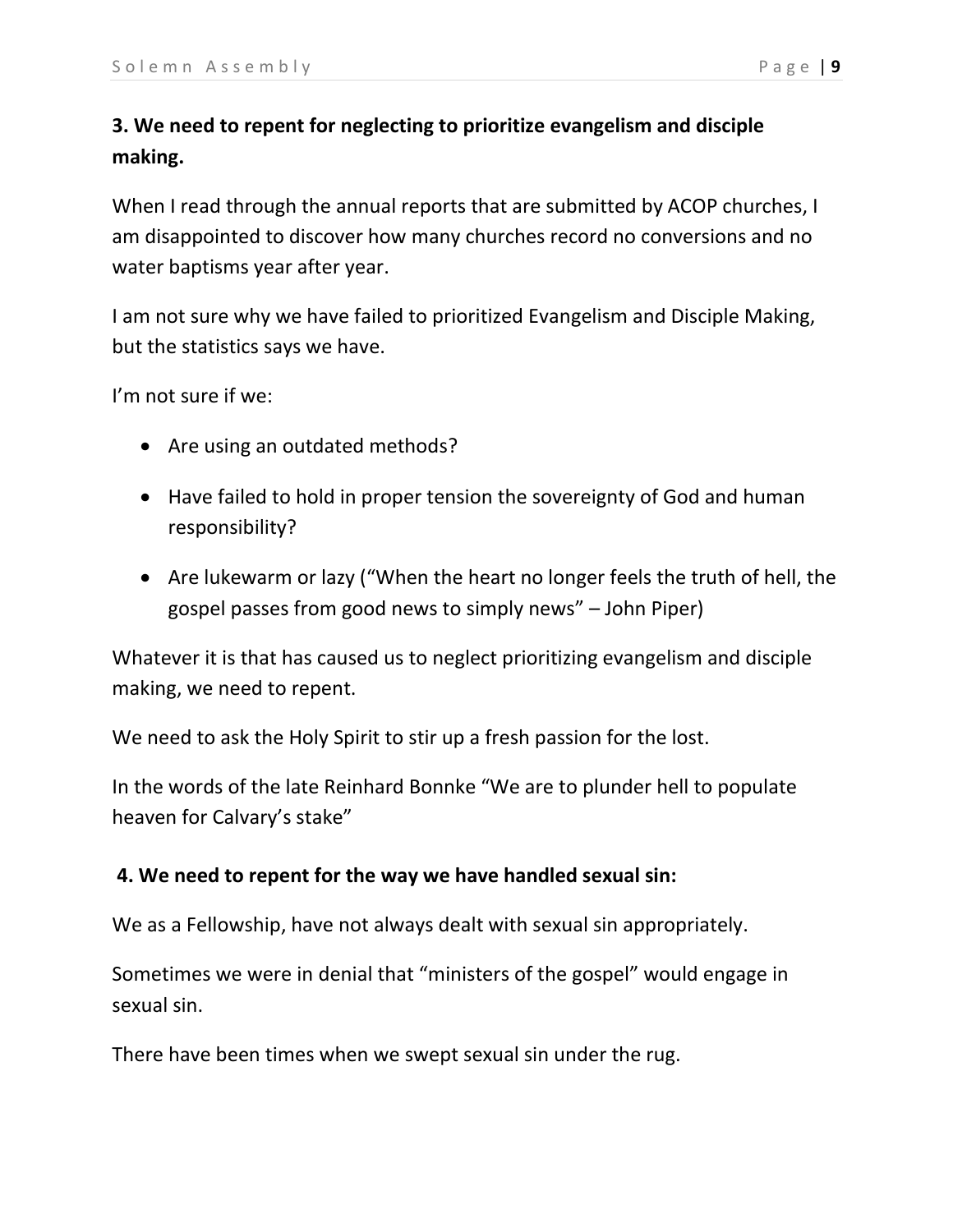There have been times when we were more concerned with the reputation of the Fellowship, than the impact on the victim.

Because we as a Fellowship did not always deal with sexual sin properly, our churches have not always, dealt with it properly either.

This is not to say that there is no forgiveness or restoration from sexual sin, but we have sometimes neglected to deal sexual sin in a biblical manner.

For this I believe we need to repent.

#### **5. We need to repent for Resisted the Work of the Holy Spirit:**

In reaction to what we perceived to be excesses and extremes, we have sometimes resisted the work of the Holy Spirit and in so doing grieved and quenched the work of the Holy Spirit.

Whether this was because of ignorance, fear or pride – it was sinful for us to resist the Holy Spirit

For this I believe we need to repent.

#### **Biblical repentance means to turn and to go a different direction**

In this prayer of repentance there is confession, repentance and a resolve to go in a right direction.

#### **Prayer of Repentance:**

"Lord, the God of heaven, the great and awesome God, who keeps his covenant of love with those who love him and keep his commandments, let your ear be attentive and your eyes open to hear the prayer your servant is praying on behalf of the people of ACOP.

Most merciful God, we confess that we have sinned against you in thought, word and deed, by what we have done, and by what we have left undone.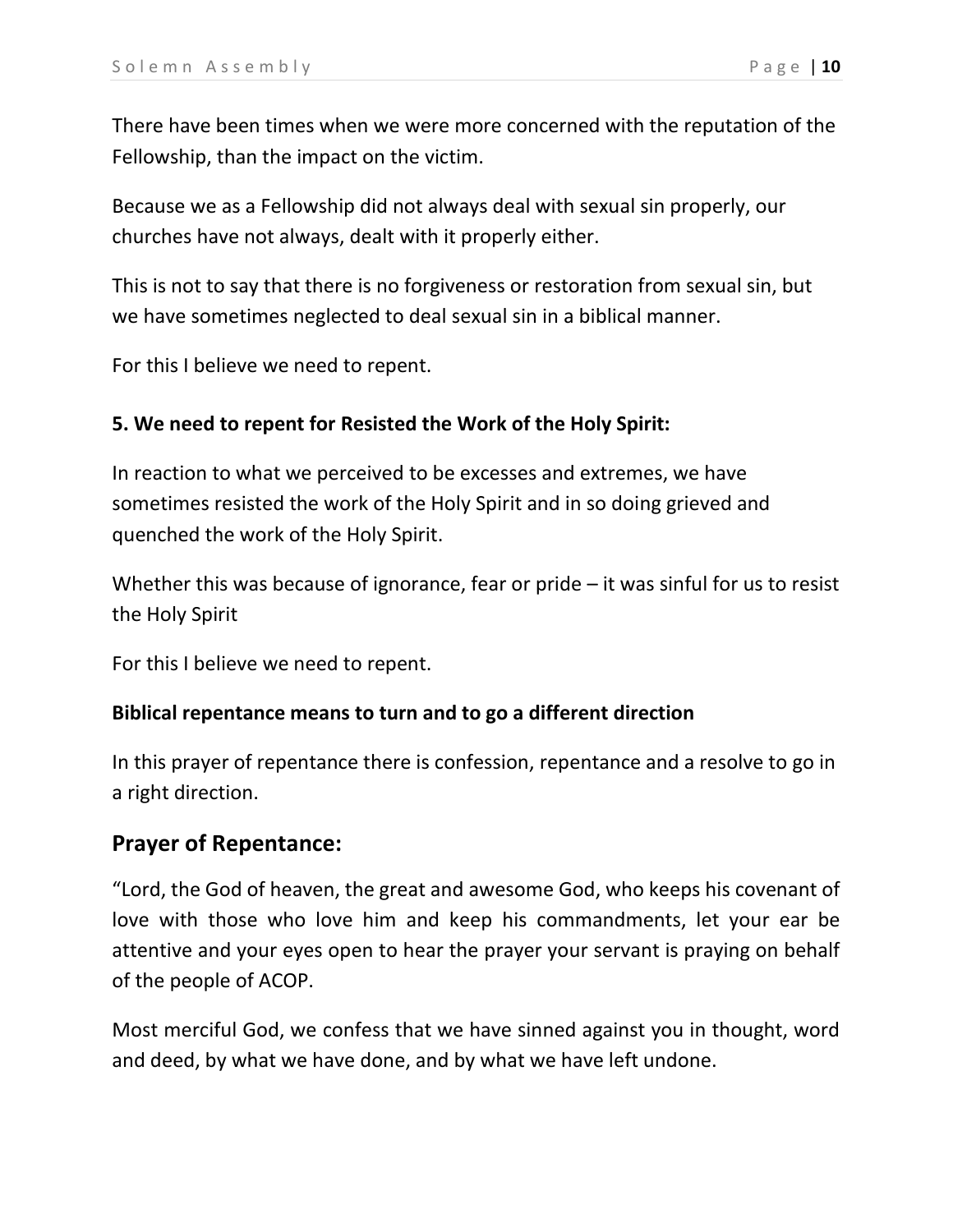We confess that we have taken that which should have been a doctrinal distinctive and elevated it above the mission of the church. This has led to sectarianism and spiritual pride, for this we repent. We confess that we have also carried this sectarian spirit to other nations  $-$  for this we also repent. Lord, we humble ourselves and resolve to embrace your whole church.

We acknowledge that the kingdom of God prefers collaboration, interdependence and community. Whereas the kingdom of darkness prefers independence and individualism. We confess that too often we have chosen independence and individualism and done what was right in our own eyes, for this we repent. Lord, help us to recognize and demonstrate that we are better together.

We have not prioritized aggressive evangelism and disciple making as we should. We confess that too often, our altars have been barren and our baptismal tanks empty, for this we repent. Lord, we recommit ourselves to the great commission, and we ask that your Holy Spirit would give us a fresh passion for the lost.

We confess that we have sinned against one another and against you by not dealing redemptively with sexual sin. For this we repent and ask that by your grace you would enable us to say "No" to ungodliness and worldly passions, and to live selfcontrolled, upright and godly lives in this present evil age.

We acknowledge we have not always welcomed the work of the Holy Spirit as we should. We confess that at times, we have reacted to excesses and extremes and in so doing we have grieved and quenched the genuine work of the Holy Spirit. For this we repent and ask with the Psalmist "Will you not revive us again, that your people may rejoice in you?"

Lord, your word says if we claim to be without sin, we deceive ourselves and the truth is not in us. Today, we have confessed and repented of our historic sins, and we stand on your promise that you will forgive us and purity us from all unrighteousness, and we resolve that by God's grace our future will be different from our past.

In the name of the Lord Jesus Christ we pray.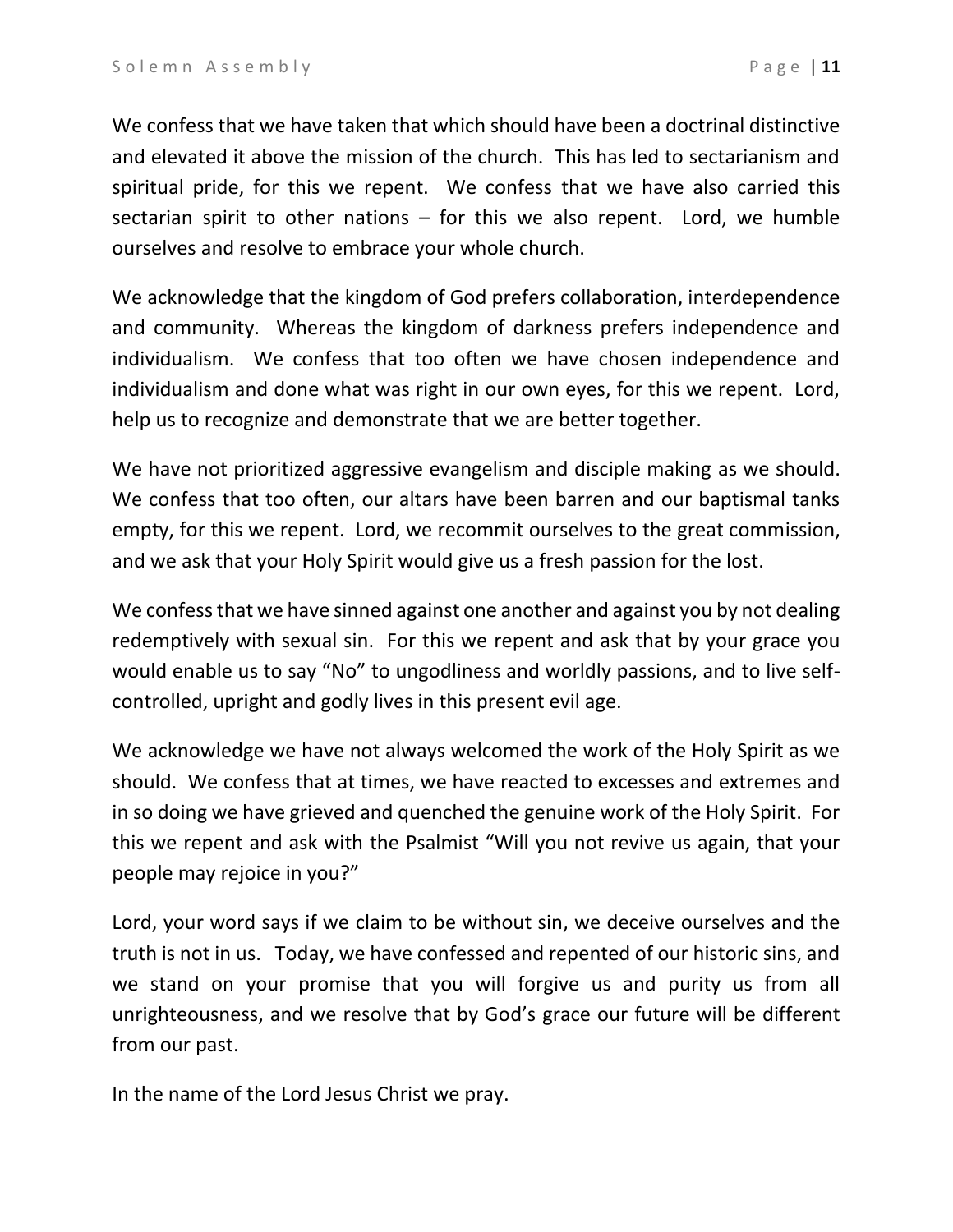#### AMEN

(Parts of this prayer were taken from: Nehemiah 1; Acts 26; II Timothy 2; Titus 2; Psalm 85, I John 1)

## **Communion**

As you came in you were handed a communion package – could one of our ushers make them available at this time.

Through our confession and repentance and faith determinations – we have in effect renewed our covenant with the Lord.

So we want to seal this by sharing communion together.

On the night Jesus was betrayed he took bread and broke it and said this is my body which is broken for you – do this in remembrance of me.

Lets partake of the bread.

In the same manner he took the cup and said this is the new covenant in my blood do this in remembrance of me.

Let us partake of the cup.

Let's give thanks!

## **Promised Outcome**

As you came in this morning – you were given a white stone – I would like you to take that in your hand.

*Rev 2:17 "He who has an ear, let him hear what the Spirit says to the churches. To him who overcomes I will give some of the hidden manna to eat. And I will give him a white stone, and on the stone a new name written which no one knows except him who receives it."*

Who is ACOP?

We are ACOP!

What ACOP becomes in the second century is up to us.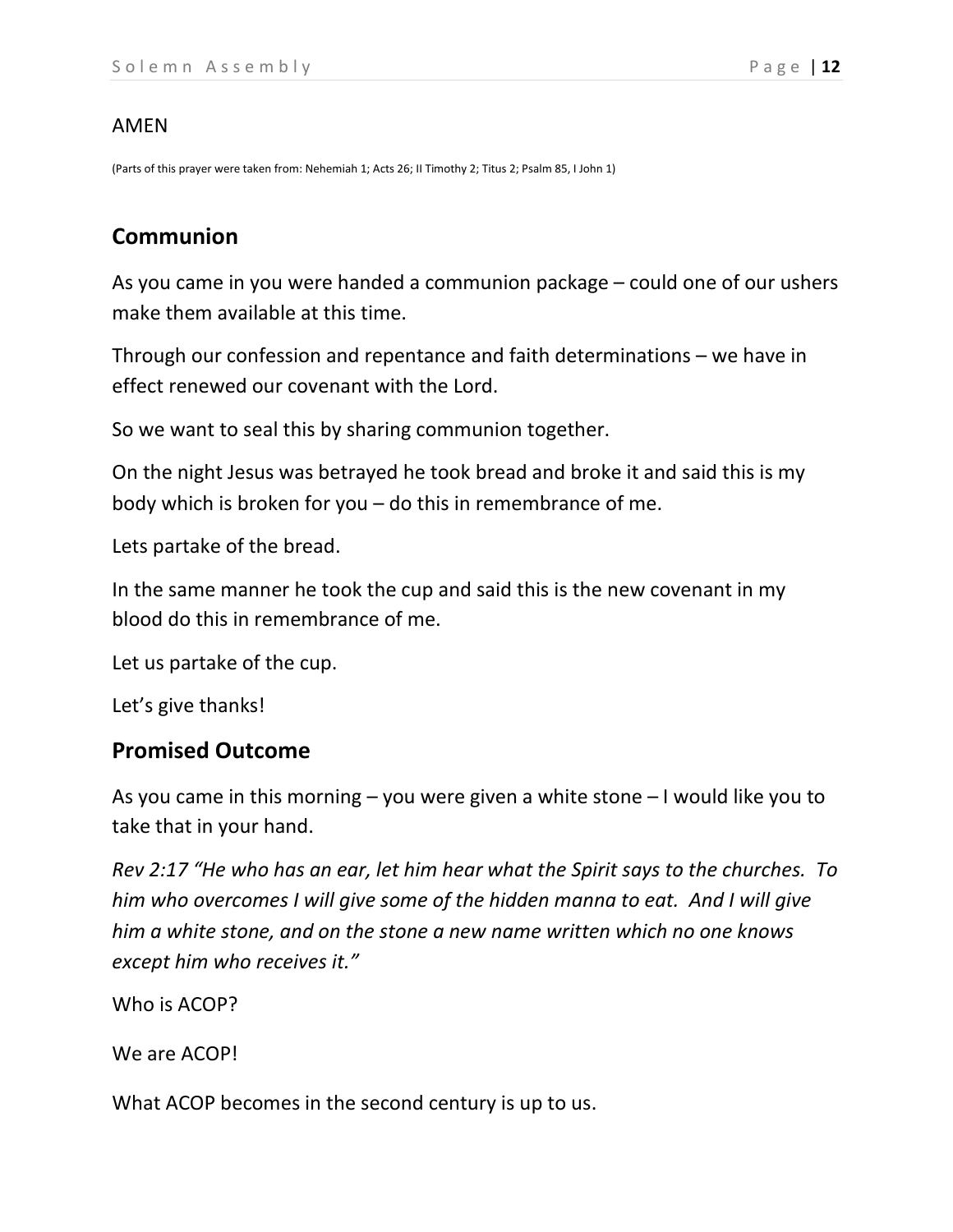#### ACOP has no destiny apart from our shared destiny.

#### **In the past many of you have said to me: "I don't know if I fit in ACOP….**

- I didn't grow up in ACOP
- I didn't go to Eston College
- I was never part of Street Invaders
- I have not made a pilgrimage to the ACOP Office
- I have never been to Trossachs Camp
- The reasons go on and on...

#### **In the past you may have thought your name was:**

- Outsider
- Misfit
- Interloper
- Stranger
- Outlier
- Newbie

#### **Names are about identity and identity brings purpose.**

#### **In this moment – would you allow the Holy Spirit to give you a new name?**

What name is He writing on your white stone? Could it be:

- Accepted
- Partner
- Part of the Tribe
- Member in particular
- Man of God / Woman of God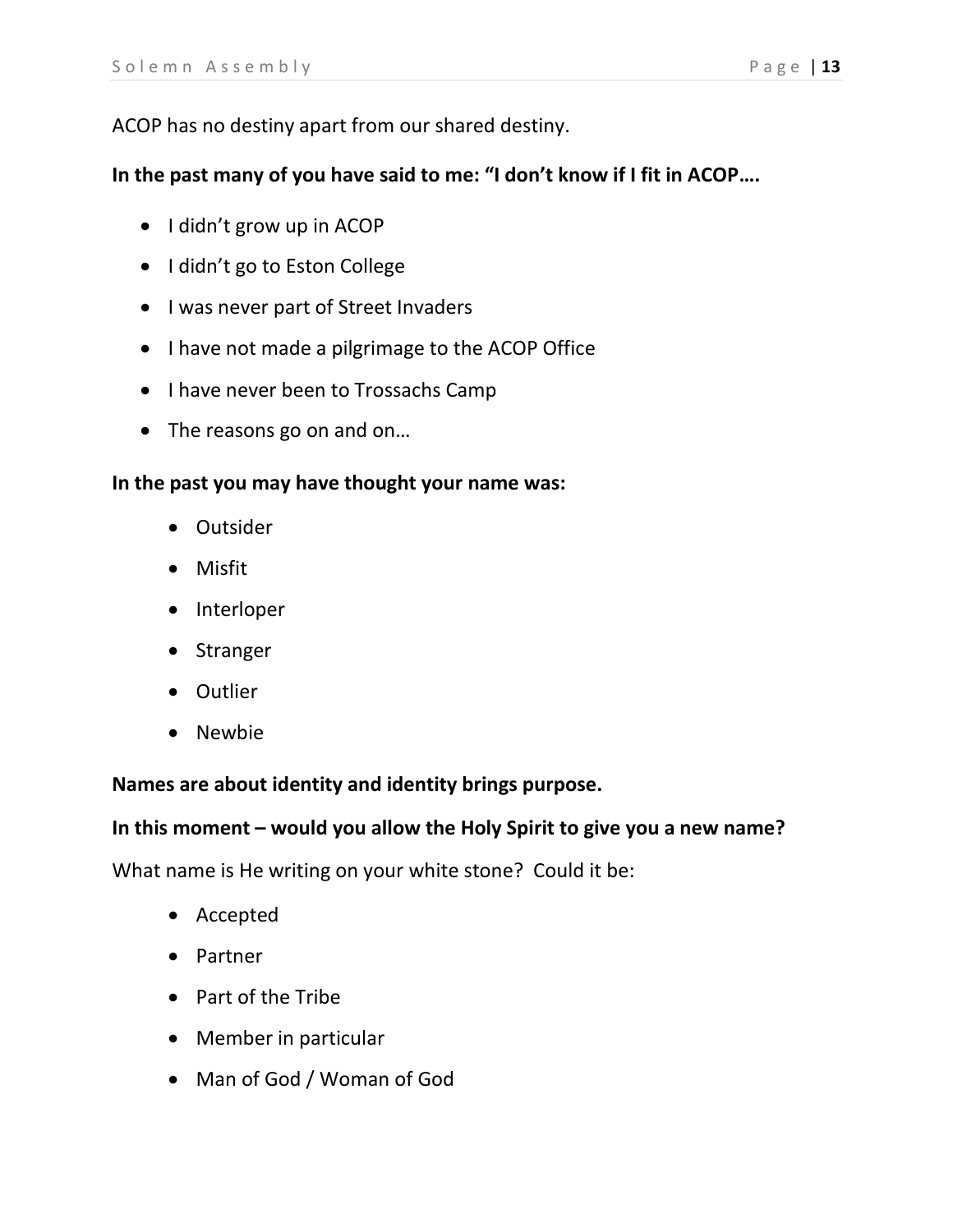- Warrior
- Man of Valour / Woman of valour
- Rock
- Pure in heart
- Homeboy

**Others of you have been part of this Fellowship for a long time and maybe your name has been:**

- Critic
- Pessimist
- Doubter
- Disengaged
- Detractor

**In this moment – would you allow the Holy Spirit to give you a new name?** 

#### **It could if be:**

- Supporter
- Advocate
- Champion
- Committed
- Participator
- Contributor

**It doesn't matter what your name has been in the past – this is a new day - Let Jesus give you a new name as we begin this second century.**